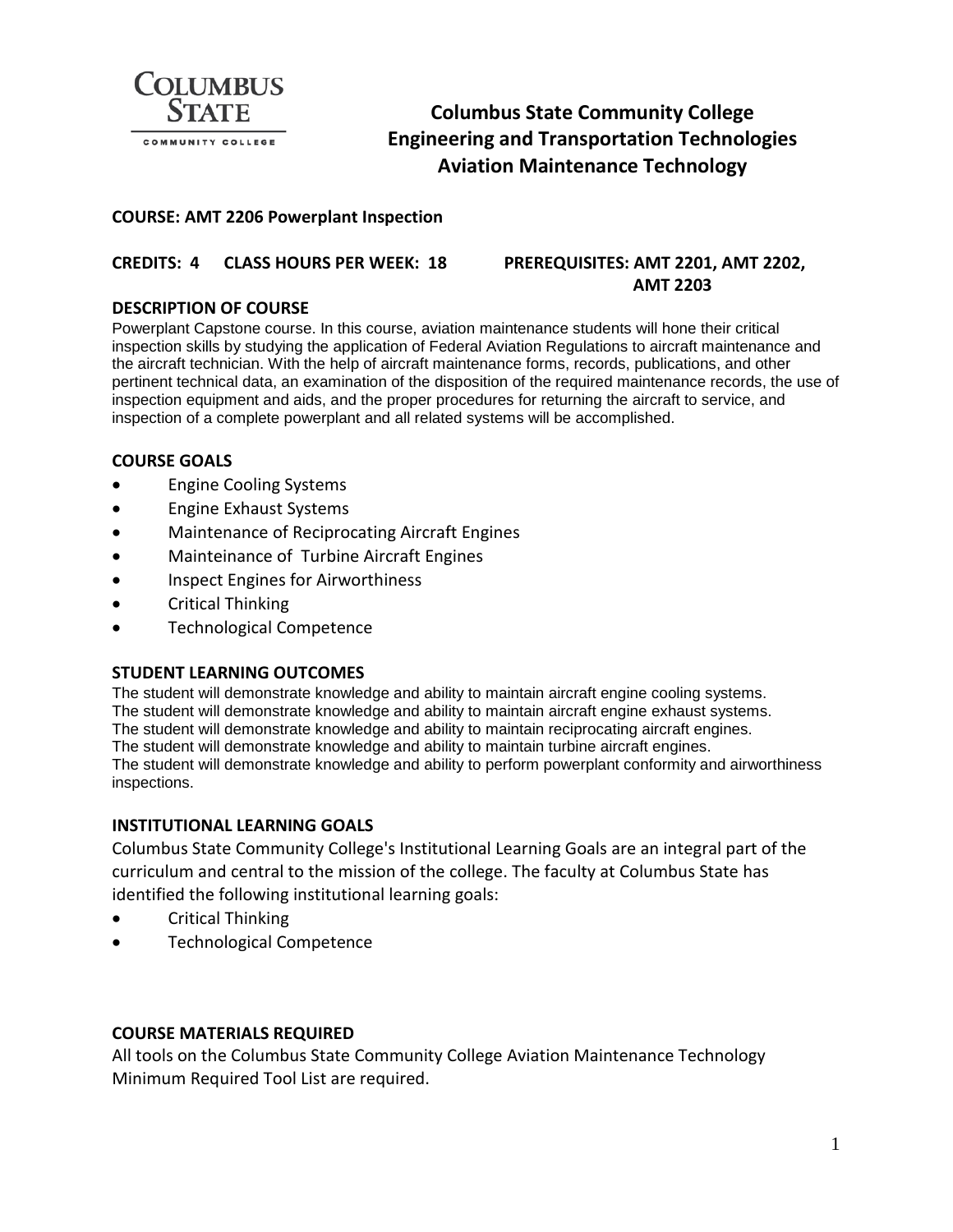# **TEXTBOOKS—REQUIRED AND OPTIONAL READINGS**

Powerplant 8083-32 Powerplant Workbook A&P Powerplant Test Guide

#### **AVIATION MAINTENANCE TECHNOLOGY SYLLABUS STATEMENTS**

Aviation Maintenance Technology required College Syllabus Statements on **Assessment**, **Participation and Safety**, and **Attendance** can be found at <http://www.cscc.edu/academics/departments/aviation-maintenance/requirements.shtml> or on the College website –Search 'Aviation'; click on 'Aviation Maintenance'; click on 'Requirements' tab.

### **SPECIAL COURSE REQUIREMENTS**

Part 147 Para 147.21 (d) (3) and 147.31 (b) state that tests must be given in all subject areas and that the tests given must all be passed.

As students progress through the program, they will be given subject area tests relative to the course subject areas. Students must demonstrate a 70% minimum passing score on every subject test. If a subject area test is failed, the student will be given additional opportunities to pass the subject test. All subject tests must be passed before a certificate of program completion can be issued.

FAA Subject Are Test for this course:

V-P: Engine Cooling Systems V-Q: Engine Exhaust and Reverser Systems IV-C: Engine Inspection

To be awarded a Certificate of Program Completion, in addition to subject area testing, the student must also:

Successfully pass each course required for the certificate. Requirements for passing each course include:

A 70% average evaluation for graded course elements. Instructors determine the weights of course grading.

Successful completion of all required laboratory requirements of the course.

Attendance in compliance with the attendance policy.

Students can pass a course with a grade of "D", however students must have a minimum overall Grade Point Average of 2.0 (out a possible 4.0) to be awarded a certificate of completion. Courses can be repeated to improve grades.

| Grade<br>Area<br>'ercentage<br>Weight<br>ום | Project<br>Lab | ass<br>. . | -<br>$\overline{\phantom{a}}$<br>ra. |
|---------------------------------------------|----------------|------------|--------------------------------------|
|---------------------------------------------|----------------|------------|--------------------------------------|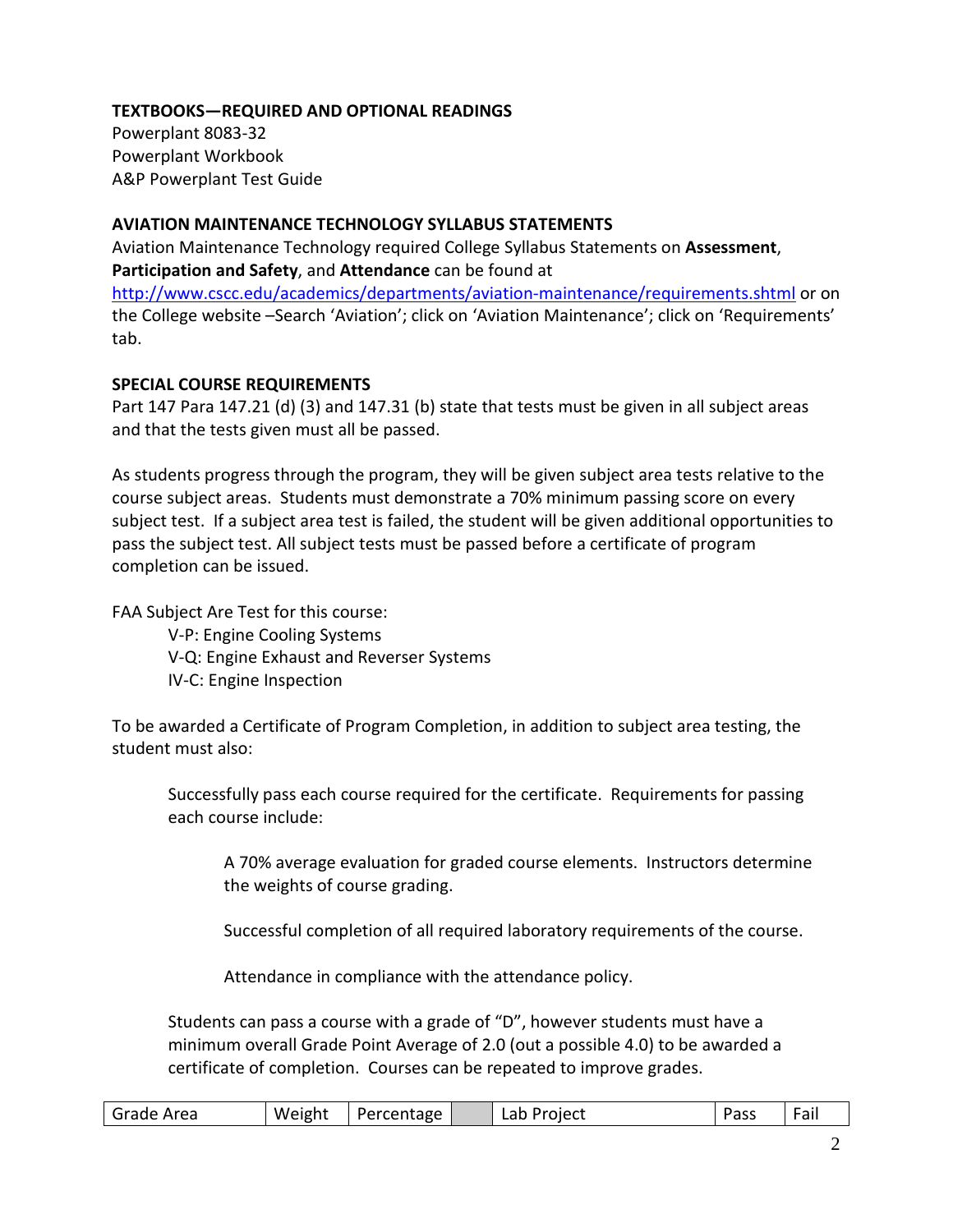|                     |      | Earned |                             |  |
|---------------------|------|--------|-----------------------------|--|
| <b>Unit Tests</b>   | 40%  |        | <b>Cooling Systems</b>      |  |
| Quiz                | 20%  |        | <b>Exhaust Systems</b>      |  |
| Final               | 10%  |        | <b>Reciprocating Engine</b> |  |
|                     |      |        | Maintenance                 |  |
| Participation &     | 10%  |        | <b>Turbine Engine</b>       |  |
| Safety              |      |        | Maintenance                 |  |
| Other               | 20%  |        | <b>Engine Inspection</b>    |  |
| Total               | 100% |        |                             |  |
| Course Letter Grade |      |        |                             |  |
|                     |      |        |                             |  |

Student Resources, Rights, and Responsibilities: Columbus State Community College required College Syllabus Statements on College Policies and Student Support Services can be found at [https://www.cscc.edu/academics/syllabus.shtml.](https://www.cscc.edu/academics/syllabus.shtml)